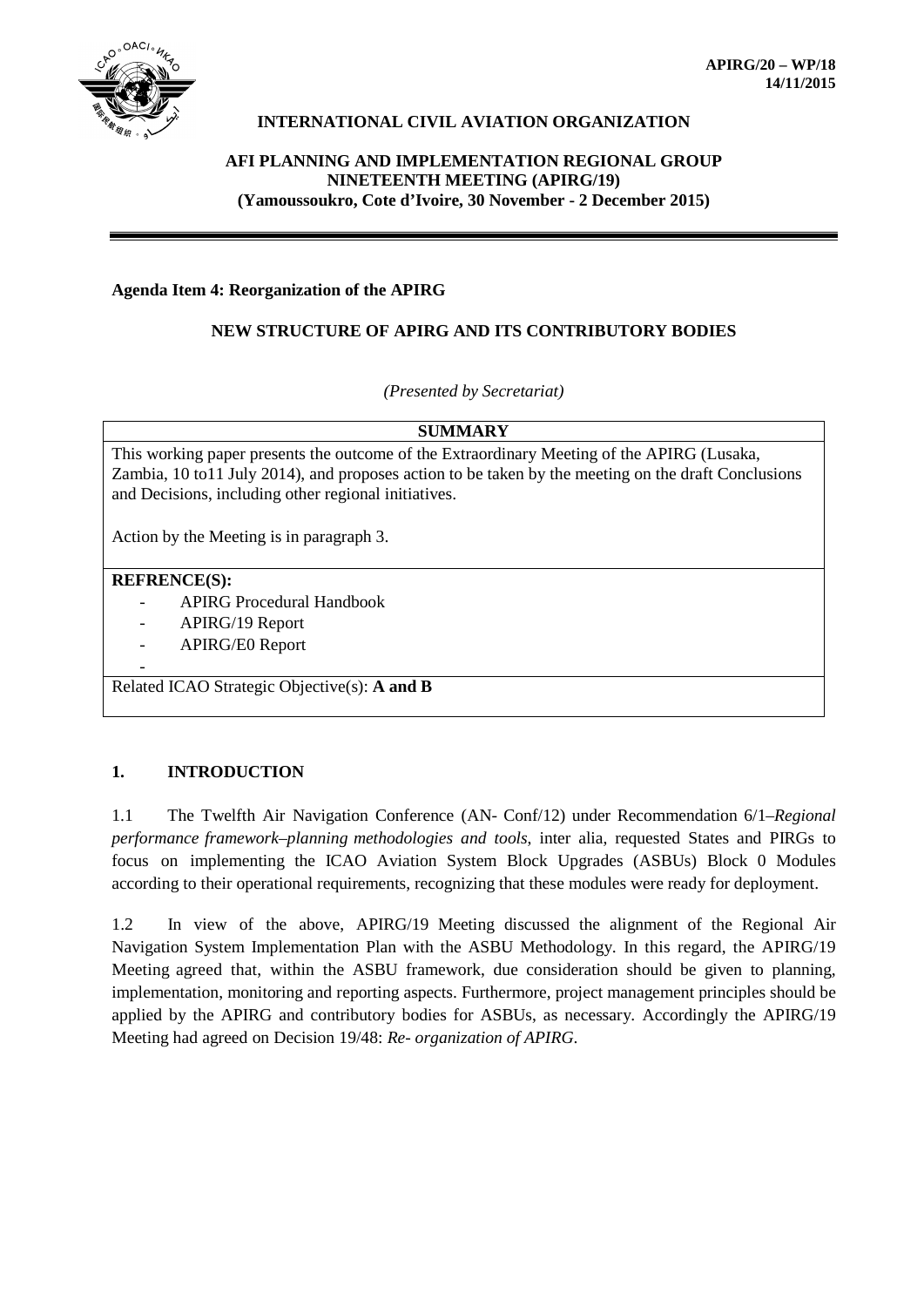## **2. DISCUSSION**

2.1 Pursuant to Decision 19/48, the Extraordinary Meeting of the Group held in Lusaka, Zambia from10 to11 July 2014, considered two reorganization options based on:

- (a) combinations of the four Performance Improvement Areas (PIAs) of the ICAO Aviation System Block Upgrades (ASBUs) methodology;
- (b) historical successes and challenges experienced through working arrangements of the Group since its establishment in 1981; and
- (c) reorganization initiatives undertaken in other ICAO Regions.

2.2 The Group discussed the merits in each option, particularly issues relating to the achievement of synergies and harmonization of work volumes between the Sub-Groups, and adopted its Decision EO/01 (Reorganization of APIRG) establishing the New Structure of APIRG and its Contributory Bodies as follows:

- (a) Two Sub-Groups aligned with Performance Improvement Areas (PIA) of the Aviation Systems Block Upgrades (ASBU):
	- a. Projects Coordination Committee (APCC)
	- b. Airspace and Aerodrome Operations Sub- Group (AAO/SG)
	- c. Infrastructure and Information Management Sub-Group (IIM/SG)
- (b) One Traffic Forecasting Group (TFG)
- (c) Project approach to implementation which features:
	- d. *Projects*
	- e. *Project Teams*
- (d) Revision in the procedures (APIRG Handbook) with regard to participation in the activities of the Group, which includes more emphasis on the utilization of existing expertise from States as opposed to the Secretariat.

## *APIRG Projects Coordination Committee (APCC)*

2.3 Establishment of the APCC to undertake tasks that have hitherto been an increasing challenge. These include reducing the volume of material for consideration by APIRG meetings to manageable levels, carrying out certain tasks in between the APIRG meetings in order to facilitate continuity and efficiency in implementation, and supporting the required coordination between APIRG and RSG-AFI. The APCC will be composed of elected Chairperson and Vice- chairpersons, the Secretary of APIRG, elected Officials from Sub-Groups and Secretaries of the Sub-Groups.

## **APIRG Sub-Groups**

## a) *Airspace and Aerodrome Operations Sub-Group (AAO/SG)*

2.4 Establishment of this Sub-Group recognizes the absolute necessity for effective coordination between various areas of ANS and AGA, with particular respect to the ASBUs Performance Improvement Area (PIA) 1 (Airport Operations), PIA 3 (Optimum Capacity and Flexible Flights), PIA 4 (Efficient Flight Paths).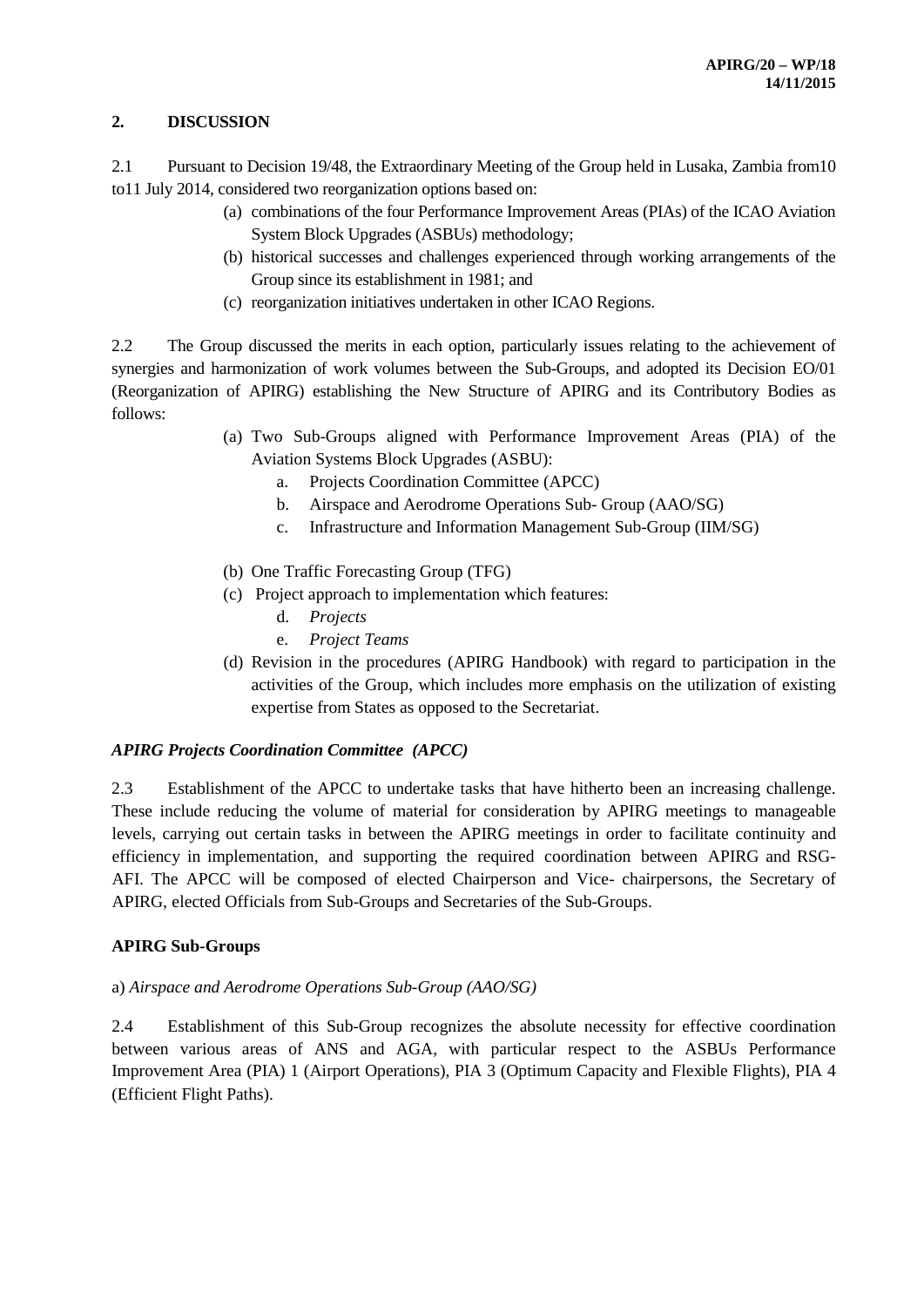## b)*Infrastructure and Information Management Sub-Group (IIM/SG)*

2.5 Establishment of this Sub-Group focuses on implementation in the context of PIA 2 (Globally Interoperable Systems and Data) and focuses on the role of digital processing and management of aeronautical information, meteorological information and the data link communications in support of the provision of Air Traffic Services (ATS). In addition, this grouping is in alignment with the Technology Roadmaps in the GANP (Doc 9750).

2.6 The AFI Traffic Forecasting Group (AFI TFG) has a facilitative role to the primary work of APIRG and its functions are subject to coordination between ICAO Headquarters and the AFI Regional Offices.

2.7 Sub-Groups will be supported in their responsibilities by Secretaries nominated by the Secretary of APIRG from among members of the ICAO Secretariat. Additional members of the Secretariat may be assigned to support Sub-Groups as necessary.

2.8 In order to carry out the work of the Sub-Groups, 'projects' will be identified by the Group, to be executed by 'Teams' of experts and Champions reporting to the Sub-Groups. Project Teams shall elect from among them, Project Team Coordinators (PTCs) who shall facilitate and coordinate the activities including deliberations of the Project Teams and report to the Sub-Groups. Each Project Team will be supported by a Facilitator designated by the Secretary of APIRG from among members of the ICAO Secretariat. Additional members of the Secretariat may be assigned to support Sub-Groups as necessary.

2.9 The Projects will be derived from the ASBU Modules and the agreed regional performance objectives. A Project Team may carry out one or more projects. Furthermore, based on the nature of a project, the Group may decide that the team responsible for the project should report directly to Group rather than the Sub-Group.

2.10 The Group was also mindful that consistent with GANP, where applicable, in defining the scope of projects, consideration will be given to the concept of homogeneous ATM areas or major traffic flows/routing areas as established by the APIRG. In the same vein, a project involving a few FIRs may be identified in the context of addressing seamlessness of a specific area of routing.

2.11 The New Structure of the APIRG and its Contributory Bodies is provided in an **Appendix** to this working paper.

2.12 The consequential amendments to the APIRG Procedural Handbook, including the terms of reference of the APIRG and its Contributory Bodies are addressed in WP/19 of this meeting.

## **3. ACTION BY THE MEETING**

3.1 The meeting is invited to:

- a) Note the information provided in this working paper;
- b) Review the New Structure of the APIRG and its Contributory Bodies as provided in Appendices to this working paper; and
- c) Proceed with the implementation of the New Structure of the APIRG and its Contributory Bodies.

--------------------